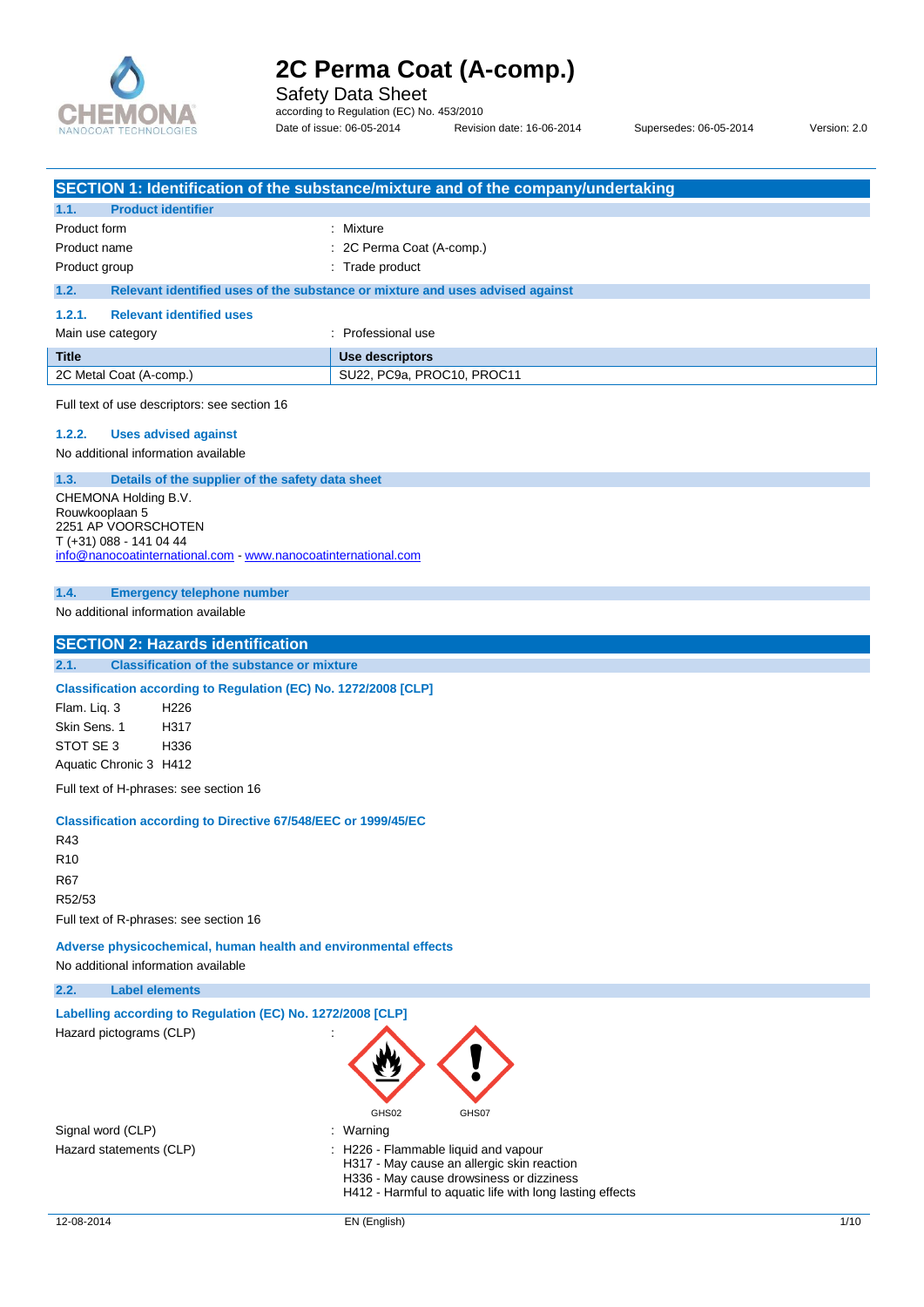## Safety Data Sheet

according to Regulation (EC) No. 453/2010

| Precautionary statements (CLP) | : P210 - Keep away from hot surfaces, open flames, sparks, heat. - No smoking<br>P261 - Avoid breathing vapours, spray<br>P273 - Avoid release to the environment<br>P312 - Call a POISON CENTER/doctor/physician if you feel unwell<br>P370+P378 - In case of fire: Use foam, dry extinguishing powder, carbon dioxide (CO2), Water<br>mist for extinction<br>P403+P233 - Store in a well-ventilated place. Keep container tightly closed<br>P501 - Dispose of contents/container to according to local regulations. |
|--------------------------------|-----------------------------------------------------------------------------------------------------------------------------------------------------------------------------------------------------------------------------------------------------------------------------------------------------------------------------------------------------------------------------------------------------------------------------------------------------------------------------------------------------------------------|
| EUH phrases                    | : EUH208 - Contains bis(1,2,2,6,6-pentamethyl-4-piperidyl)sebacate (41556-26-7), Methyl<br>1,2,2,6,6-pentamethyl-4-piperidyl sebacate (82919-37-7), 4,4'-lsopropylidenedicyclohexanol,<br>oligomeric reaction products with 1-chloro-2,3-epoxypropane (30583-72-3). May produce an<br>allergic reaction                                                                                                                                                                                                               |
| 2.3.<br><b>Other hazards</b>   |                                                                                                                                                                                                                                                                                                                                                                                                                                                                                                                       |

## No additional information available

## **SECTION 3: Composition/information on ingredients**

## **3.1. Substance**

Not applicable

### **3.2. Mixture**

| <b>Name</b>                                                                                                                                        | <b>Product identifier</b>                                                                                  | $\frac{0}{6}$                                                                                                                  | <b>Classification according to</b><br>Directive 67/548/EEC                                                                           |
|----------------------------------------------------------------------------------------------------------------------------------------------------|------------------------------------------------------------------------------------------------------------|--------------------------------------------------------------------------------------------------------------------------------|--------------------------------------------------------------------------------------------------------------------------------------|
| n-butyl acetate                                                                                                                                    | (CAS No) 123-86-4<br>(EC no) 204-658-1<br>(EC index no) 607-025-00-1<br>(REACH-no) 01-2119485493-29        | $10 - 20$                                                                                                                      | R <sub>10</sub><br>R66<br>R67                                                                                                        |
| 2-methoxy-1-methylethyl acetate<br>substance with a Community workplace exposure limit<br>substance with national workplace exposure limit(s) (GB) | (CAS No) 108-65-6<br>(EC no) 203-603-9<br>(EC index no) 607-195-00-7<br>(REACH-no) 01-2119475791-29        | $5 - 10$                                                                                                                       | R <sub>10</sub>                                                                                                                      |
| 4,4'-Isopropylidenedicyclohexanol, oligomeric reaction<br>products with 1-chloro-2,3-epoxypropane                                                  | (CAS No) 30583-72-3<br>(EC no) 500-070-7<br>(REACH-no) 01-2119959495-22                                    | $5 - 10$                                                                                                                       | R43<br>R52/53                                                                                                                        |
| bis(1,2,2,6,6-pentamethyl-4-piperidyl)sebacate                                                                                                     | (CAS No) 41556-26-7<br>(EC no) 255-437-1                                                                   | $1 - 5$                                                                                                                        | R43<br>N; R50/53                                                                                                                     |
| Methyl 1,2,2,6,6-pentamethyl-4-piperidyl sebacate                                                                                                  | (CAS No) 82919-37-7<br>(EC no) 265-185-4                                                                   | $0.1 - 1$                                                                                                                      | R43<br>N; R50/53                                                                                                                     |
| methanol                                                                                                                                           | (CAS No) 67-56-1<br>(EC no) 200-659-6;200-659<br>(EC index no) 603-001-00-X<br>(REACH-no) 01-2119433307-44 | $0,1 - 1$                                                                                                                      | F: R11<br>T; R23/24/25<br>T; R39/23/24/25                                                                                            |
| <b>Name</b>                                                                                                                                        | <b>Product identifier</b>                                                                                  | <b>Specific concentration limits</b>                                                                                           |                                                                                                                                      |
| methanol                                                                                                                                           | (CAS No) 67-56-1<br>(EC no) 200-659-6;200-659<br>(EC index no) 603-001-00-X<br>(REACH-no) 01-2119433307-44 | $(3 = < C < 10)$ Xn; R68/20/21/22<br>$(3 = < C < 20)$ Xn; R20/21/22<br>$(C \ge 10)$ T;R39/23/24/25<br>$(C \ge 20)$ T;R23/24/25 |                                                                                                                                      |
| <b>Name</b>                                                                                                                                        | <b>Product identifier</b>                                                                                  | %                                                                                                                              | <b>Classification according to</b><br><b>Regulation (EC) No.</b><br>1272/2008 [CLP]                                                  |
| n-butyl acetate                                                                                                                                    | (CAS No) 123-86-4<br>(EC no) 204-658-1<br>(EC index no) 607-025-00-1<br>(REACH-no) 01-2119485493-29        | $10 - 20$                                                                                                                      | Flam. Lig. 3, H226<br>STOT SE 3, H336                                                                                                |
| 2-methoxy-1-methylethyl acetate<br>substance with a Community workplace exposure limit<br>substance with national workplace exposure limit(s) (GB) | (CAS No) 108-65-6<br>(EC no) 203-603-9<br>(EC index no) 607-195-00-7<br>(REACH-no) 01-2119475791-29        | $5 - 10$                                                                                                                       | Flam. Lig. 3, H226                                                                                                                   |
| 4,4'-Isopropylidenedicyclohexanol, oligomeric reaction<br>products with 1-chloro-2,3-epoxypropane                                                  | (CAS No) 30583-72-3<br>(EC no) 500-070-7<br>(REACH-no) 01-2119959495-22                                    | $5 - 10$                                                                                                                       | Skin Sens. 1B, H317<br>Aquatic Chronic 3, H412                                                                                       |
| bis(1,2,2,6,6-pentamethyl-4-piperidyl)sebacate                                                                                                     | (CAS No) 41556-26-7<br>(EC no) 255-437-1                                                                   | $1 - 5$                                                                                                                        | Skin Sens. 1, H317<br>Aquatic Acute 1, H400<br>Aquatic Chronic 1, H410                                                               |
| Methyl 1,2,2,6,6-pentamethyl-4-piperidyl sebacate                                                                                                  | (CAS No) 82919-37-7<br>(EC no) 265-185-4                                                                   | $0.1 - 1$                                                                                                                      | <b>Skin Sens. 1. H317</b><br>Aquatic Acute 1, H400<br>Aquatic Chronic 1, H410                                                        |
| methanol                                                                                                                                           | (CAS No) 67-56-1<br>(EC no) 200-659-6;200-659<br>(EC index no) 603-001-00-X<br>(REACH-no) 01-2119433307-44 | $0,1 - 1$                                                                                                                      | Flam. Lig. 2, H225<br>Acute Tox. 3 (Oral), H301<br>Acute Tox. 3 (Dermal), H311<br>Acute Tox. 3 (Inhalation), H331<br>STOT SE 1, H370 |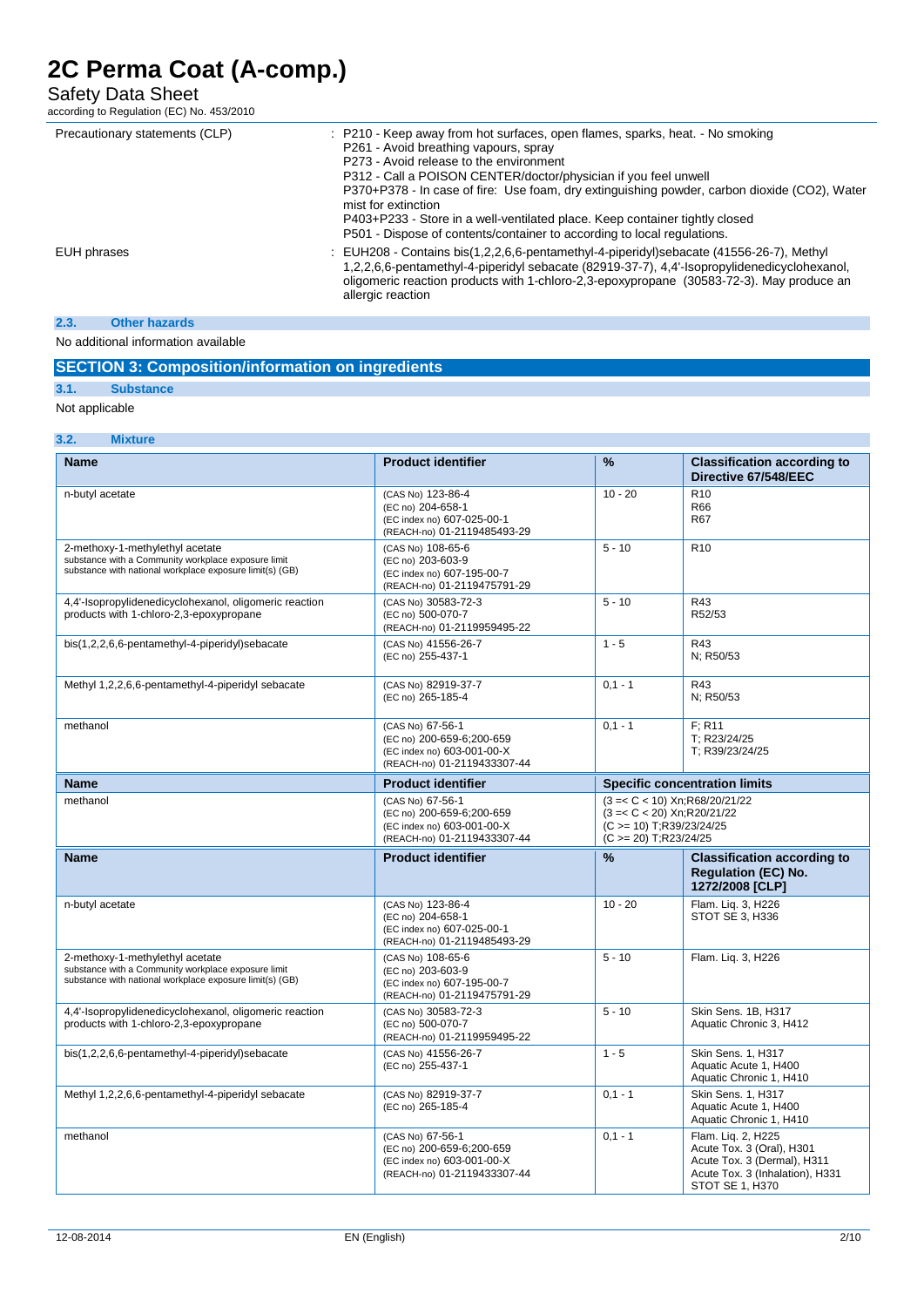## Safety Data Sheet

according to Regulation (EC) No. 453/2010

| <b>Name</b> | <b>Product identifier</b>                                                                                  | <b>Specific concentration limits</b>                          |
|-------------|------------------------------------------------------------------------------------------------------------|---------------------------------------------------------------|
| methanol    | (CAS No) 67-56-1<br>(EC no) 200-659-6;200-659<br>(EC index no) 603-001-00-X<br>(REACH-no) 01-2119433307-44 | $(3 = < C < 10)$ STOT SE 2, H371<br>(C >= 10) STOT SE 1, H370 |

Full text of R- and H-phrases: see section 16

| <b>SECTION 4: First aid measures</b>                                        |                                                                                                                                                                                                            |
|-----------------------------------------------------------------------------|------------------------------------------------------------------------------------------------------------------------------------------------------------------------------------------------------------|
| 4.1.<br><b>Description of first aid measures</b>                            |                                                                                                                                                                                                            |
| First-aid measures general                                                  | : Never give anything by mouth to an unconscious person. If you feel unwell, seek medical advice<br>(show the label where possible).                                                                       |
| First-aid measures after inhalation                                         | Remove to fresh air and keep at rest in a position comfortable for breathing. If you feel unwell,<br>seek medical advice.                                                                                  |
| First-aid measures after skin contact                                       | Remove/Take off immediately all contaminated clothing. Wash skin with mild soap and water.<br>Wash contaminated clothing before reuse. If skin irritation or rash occurs: Get medical<br>advice/attention. |
| First-aid measures after eye contact                                        | Rinse immediately with plenty of water. Obtain medical attention if pain, blinking or redness<br>persist.                                                                                                  |
| First-aid measures after ingestion                                          | : Rinse mouth. Do NOT induce vomiting. Obtain emergency medical attention.                                                                                                                                 |
| 4.2.<br>Most important symptoms and effects, both acute and delayed         |                                                                                                                                                                                                            |
| Symptoms/injuries after inhalation                                          | May cause an allergic skin reaction. May cause drowsiness or dizziness.                                                                                                                                    |
| 4.3.                                                                        | Indication of any immediate medical attention and special treatment needed                                                                                                                                 |
| No additional information available                                         |                                                                                                                                                                                                            |
| <b>SECTION 5: Firefighting measures</b>                                     |                                                                                                                                                                                                            |
| 5.1.<br><b>Extinguishing media</b>                                          |                                                                                                                                                                                                            |
| Suitable extinguishing media                                                | : Foam. Dry powder. Carbon dioxide. Water spray.                                                                                                                                                           |
| Unsuitable extinguishing media                                              | : Do not use a heavy water stream.                                                                                                                                                                         |
| 5.2.<br>Special hazards arising from the substance or mixture               |                                                                                                                                                                                                            |
| Fire hazard                                                                 | : Flammable liquid and vapour.                                                                                                                                                                             |
| <b>Explosion hazard</b>                                                     | May form flammable/explosive vapour-air mixture.                                                                                                                                                           |
| 5.3.<br><b>Advice for firefighters</b>                                      |                                                                                                                                                                                                            |
| Firefighting instructions                                                   | Use water spray or fog for cooling exposed containers. Exercise caution when fighting any                                                                                                                  |
|                                                                             | chemical fire. Prevent fire-fighting water from entering environment.                                                                                                                                      |
| Protection during firefighting                                              | Do not enter fire area without proper protective equipment, including respiratory protection.                                                                                                              |
| <b>SECTION 6: Accidental release measures</b>                               |                                                                                                                                                                                                            |
| Personal precautions, protective equipment and emergency procedures<br>6.1. |                                                                                                                                                                                                            |
| General measures                                                            | Remove ignition sources. Use special care to avoid static electric charges. No naked lights. No<br>smoking.                                                                                                |
| 6.1.1.<br>For non-emergency personnel                                       |                                                                                                                                                                                                            |
| Emergency procedures                                                        | : Evacuate unnecessary personnel.                                                                                                                                                                          |
| 6.1.2.<br>For emergency responders                                          |                                                                                                                                                                                                            |
| Protective equipment                                                        | : Equip cleanup crew with proper protection.                                                                                                                                                               |
| <b>Emergency procedures</b>                                                 | : Ventilate area.                                                                                                                                                                                          |
| <b>Environmental precautions</b><br>6.2.                                    |                                                                                                                                                                                                            |
|                                                                             | Prevent entry to sewers and public waters. Notify authorities if liquid enters sewers or public waters. Avoid release to the environment.                                                                  |
| 6.3.<br>Methods and material for containment and cleaning up                |                                                                                                                                                                                                            |
| Methods for cleaning up                                                     | : Soak up spills with inert solids, such as clay or diatomaceous earth as soon as possible. Store<br>away from other materials.                                                                            |
| 6.4.<br><b>Reference to other sections</b>                                  |                                                                                                                                                                                                            |
|                                                                             | Concerning personal protective equipment to use, see section 8. Concerning disposal elimination after cleaning, see section 13.                                                                            |
| <b>SECTION 7: Handling and storage</b>                                      |                                                                                                                                                                                                            |
| 7.1.<br><b>Precautions for safe handling</b>                                |                                                                                                                                                                                                            |
| Additional hazards when processed                                           | : Handle empty containers with care because residual vapours are flammable.                                                                                                                                |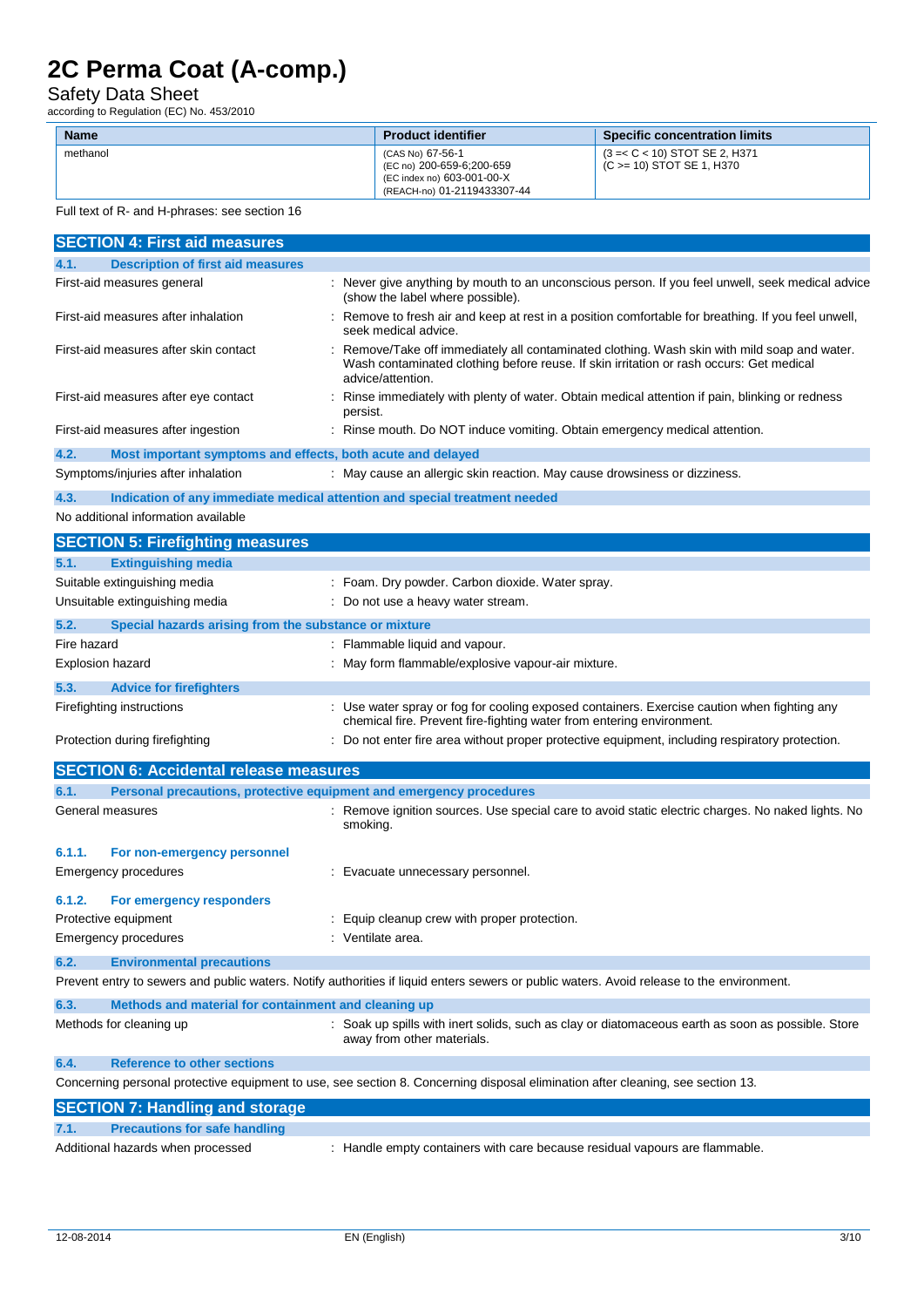Safety Data Sheet

according to Regulation (EC) No. 453/2010

|                    | Precautions for safe handling                                | : Wash hands and other exposed areas with mild soap and water before eating, drinking or<br>smoking and when leaving work. Provide good ventilation in process area to prevent formation of<br>vapour. No naked lights. No smoking. Take precautionary measures against static discharge.<br>Use only non-sparking tools. Avoid breathing vapours, spray. Use only outdoors or in a well-<br>ventilated area. |
|--------------------|--------------------------------------------------------------|---------------------------------------------------------------------------------------------------------------------------------------------------------------------------------------------------------------------------------------------------------------------------------------------------------------------------------------------------------------------------------------------------------------|
| Hygiene measures   |                                                              | : Contaminated work clothing should not be allowed out of the workplace. Wash contaminated<br>clothing before reuse.                                                                                                                                                                                                                                                                                          |
| 7.2.               | Conditions for safe storage, including any incompatibilities |                                                                                                                                                                                                                                                                                                                                                                                                               |
|                    | <b>Technical measures</b>                                    | : Proper grounding procedures to avoid static electricity should be followed. Ground/bond<br>container and receiving equipment. Use explosion-proof electrical equipment.                                                                                                                                                                                                                                     |
| Storage conditions |                                                              | : Keep only in the original container in a cool, well ventilated place away from : Sources of ignition,<br>Heat, Direct sunlight. Keep container tightly closed.                                                                                                                                                                                                                                              |
|                    | Incompatible products                                        | : Strong bases. Strong acids.                                                                                                                                                                                                                                                                                                                                                                                 |
| 7.3.               | Specific end use(s)                                          |                                                                                                                                                                                                                                                                                                                                                                                                               |

### No additional information available

**8.1. Control parameters**

## **SECTION 8: Exposure controls/personal protection**

| 2-methoxy-1-methylethyl acetate (108-65-6) |                                 |                                |  |
|--------------------------------------------|---------------------------------|--------------------------------|--|
| EU                                         | Local name                      | 2-Methoxy-1-methylethylacetate |  |
| EU                                         | IOELV TWA (mg/m <sup>3</sup> )  | 275 mg/m <sup>3</sup>          |  |
| EU                                         | IOELV TWA (ppm)                 | 50 ppm                         |  |
| EU                                         | IOELV STEL (mg/m <sup>3</sup> ) | 550 mg/m <sup>3</sup>          |  |
| EU                                         | IOELV STEL (ppm)                | 100 ppm                        |  |
| EU                                         | <b>Notes</b>                    | Skin                           |  |
| United Kingdom                             | Local name                      | 1-Methoxypropyl acetate        |  |
| United Kingdom                             | WEL TWA (mg/m <sup>3</sup> )    | $274$ mg/m <sup>3</sup>        |  |
| United Kingdom                             | WEL TWA (ppm)                   | 50 ppm                         |  |
| United Kingdom                             | WEL STEL (mg/m <sup>3</sup> )   | 548 mg/m <sup>3</sup>          |  |
| United Kingdom                             | WEL STEL (ppm)                  | $100$ ppm                      |  |
| United Kingdom                             | Remark (WEL)                    | <b>Sk</b>                      |  |
| Iceland                                    | Notes (IS)                      | H                              |  |
| n-butyl acetate (123-86-4)                 |                                 |                                |  |
| United Kingdom                             | Local name                      | Butyl acetate                  |  |
| United Kingdom                             | WEL TWA (mg/m <sup>3</sup> )    | 724 mg/m <sup>3</sup>          |  |
| United Kingdom                             | WEL TWA (ppm)                   | 150 ppm                        |  |
| United Kingdom                             | WEL STEL (mg/m <sup>3</sup> )   | 966 mg/m <sup>3</sup>          |  |
| United Kingdom                             | WEL STEL (ppm)                  | 200 ppm                        |  |
| methanol (67-56-1)                         |                                 |                                |  |
| United Kingdom                             | Local name                      | Methanol                       |  |
| United Kingdom                             | WEL TWA (mg/m <sup>3</sup> )    | $266$ mg/m <sup>3</sup>        |  |
| United Kingdom                             | WEL TWA (ppm)                   | 200 ppm                        |  |
| United Kingdom                             | WEL STEL (mg/m <sup>3</sup> )   | 333 mg/m <sup>3</sup>          |  |
| United Kingdom                             | WEL STEL (ppm)                  | 250 ppm                        |  |
| United Kingdom                             | Remark (WEL)                    | <b>Sk</b>                      |  |

| 2-methoxy-1-methylethyl acetate (108-65-6) |                            |  |
|--------------------------------------------|----------------------------|--|
| DNEL/DMEL (Workers)                        |                            |  |
| Long-term - systemic effects, dermal       | 153,5 mg/kg bodyweight/day |  |
| Long-term - systemic effects, inhalation   | $275 \text{ mg/m}^3$       |  |
| DNEL/DMEL (General population)             |                            |  |
| Long-term - systemic effects, oral         | 1,69 mg/kg bodyweight/day  |  |
| Long-term - systemic effects, inhalation   | $33 \text{ mg/m}^3$        |  |
| Long-term - systemic effects, dermal       | 54,8 mg/kg bodyweight/day  |  |
| PNEC (Water)                               |                            |  |
| PNEC aqua (freshwater)                     | $0.635$ mg/l               |  |
|                                            |                            |  |
| n-butyl acetate (123-86-4)                 |                            |  |
| DNEL/DMEL (Workers)                        |                            |  |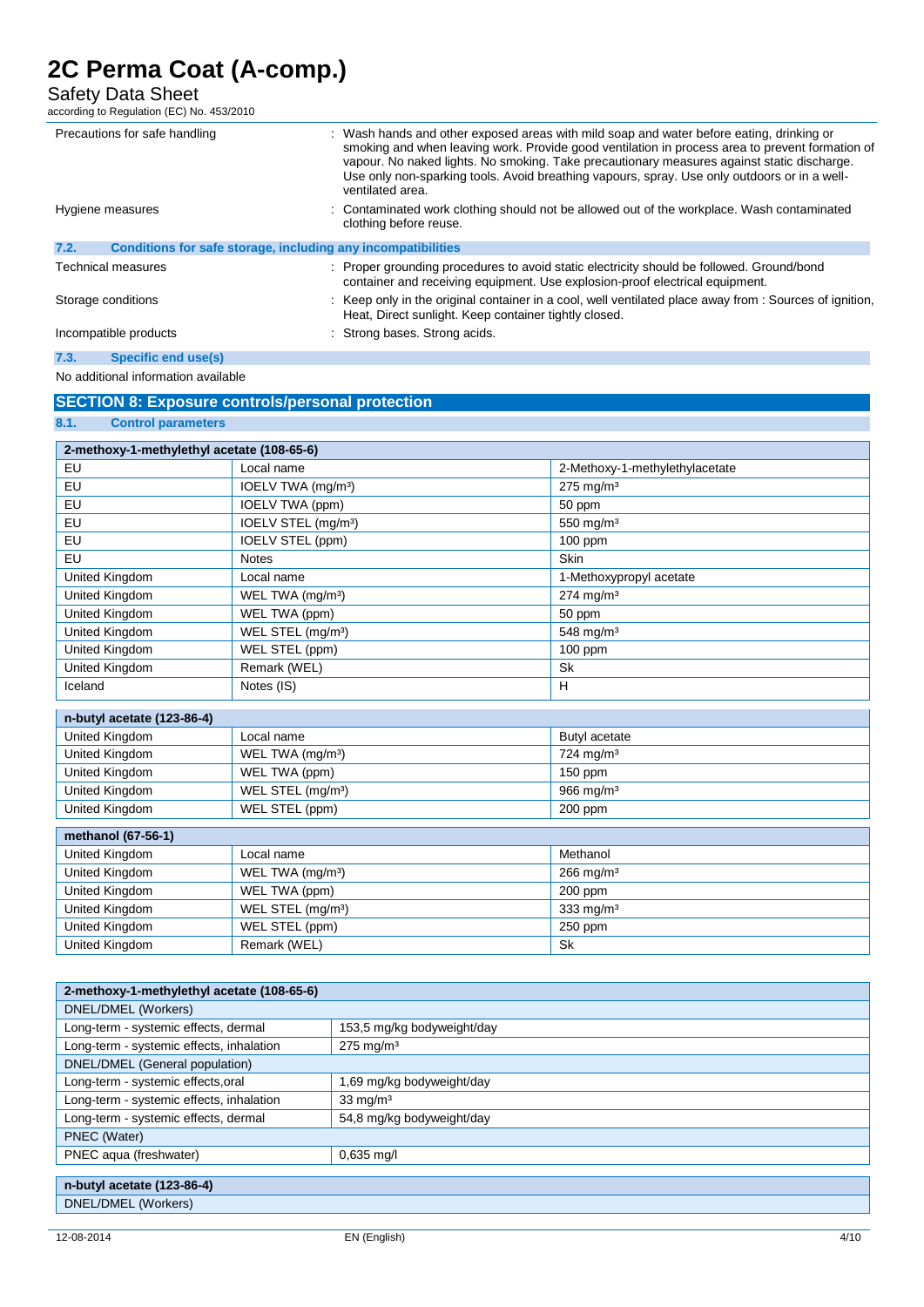## Safety Data Sheet

according to Regulation (EC) No. 453/2010

| n-butyl acetate (123-86-4)               |                          |
|------------------------------------------|--------------------------|
| Acute - systemic effects, inhalation     | $960 \text{ mg/m}^3$     |
| Long-term - systemic effects, inhalation | 480 mg/m <sup>3</sup>    |
| DNEL/DMEL (General population)           |                          |
| Acute - systemic effects, inhalation     | $859.7 \text{ mg/m}^3$   |
| Long-term - systemic effects, inhalation | 102,34 mg/m <sup>3</sup> |
| PNEC (Water)                             |                          |
| PNEC aqua (freshwater)                   | $0,18 \text{ mg/l}$      |
|                                          |                          |

| methanol (67-56-1)                       |                         |  |
|------------------------------------------|-------------------------|--|
| DNEL/DMEL (Workers)                      |                         |  |
| Long-term - systemic effects, dermal     | 40 mg/kg bodyweight/day |  |
| Long-term - systemic effects, inhalation | $260 \,\mathrm{mg/m^3}$ |  |
| DNEL/DMEL (General population)           |                         |  |
| Long-term - systemic effects, inhalation | $50 \text{ mg/m}^3$     |  |
| Long-term - systemic effects, dermal     | 8 mg/kg bodyweight/day  |  |
| PNEC (Water)                             |                         |  |
| PNEC aqua (freshwater)                   | $20,8 \,\mathrm{mg}/I$  |  |

### **4,4'-Isopropylidenedicyclohexanol, oligomeric reaction products with 1-chloro-2,3-epoxypropane (30583-72-3)**

| DNEL/DMEL (Workers)                  |                          |
|--------------------------------------|--------------------------|
| Long-term - systemic effects, dermal | 5.5 mg/kg bodyweight/day |
| DNEL/DMEL (General population)       |                          |
| Long-term - systemic effects, oral   | 3,3 mg/kg bodyweight/day |
| Long-term - systemic effects, dermal | 3,3 mg/kg bodyweight/day |
| PNEC (Water)                         |                          |
| PNEC agua (freshwater)               | 11,5 µg/l                |
|                                      |                          |

### **8.2. Exposure controls**

Personal protective equipment : Gloves. Safety glasses. Protective clothing.



| Hand protection                                    | : Suitable chemical resistant safety gloves (EN 374) also with prolonged, direct contact<br>(Recommended: Protective index 6, corresponding > 480 minutes of permeation time according<br>to EN 374): e.g. nitrile rubber $(>=0.4$ mm), butyl rubber $(>=0.7$ mm) and others. |
|----------------------------------------------------|-------------------------------------------------------------------------------------------------------------------------------------------------------------------------------------------------------------------------------------------------------------------------------|
| Eye protection                                     | : Wear eye glasses with side protection according to EN 166.                                                                                                                                                                                                                  |
| Skin and body protection                           | : Wear suitable protective clothing.                                                                                                                                                                                                                                          |
| Respiratory protection                             | : In case of inadequate ventilation wear respiratory protection. Wear a respirator conforming to<br>EN140 with Type A/P2 filter or better.                                                                                                                                    |
| Other information                                  | : Do not eat, drink or smoke during use.                                                                                                                                                                                                                                      |
| <b>SECTION 9: Physical and chemical properties</b> |                                                                                                                                                                                                                                                                               |

| Information on basic physical and chemical properties<br>9.1. |                               |  |
|---------------------------------------------------------------|-------------------------------|--|
| Physical state                                                | $:$ Liquid                    |  |
| Colour                                                        | : Colourless.                 |  |
| Odour                                                         | : Ester.                      |  |
| Odour threshold                                               | : No data available           |  |
| pH                                                            | : No data available           |  |
| Relative evaporation rate (butylacetate=1)                    | : No data available           |  |
| Melting point                                                 | : No data available           |  |
| Freezing point                                                | : No data available           |  |
| Boiling point                                                 | : No data available           |  |
| Flash point                                                   | : 25 $^{\circ}$ C             |  |
| Auto-ignition temperature                                     | : No data available           |  |
| Decomposition temperature                                     | : No data available           |  |
| Flammability (solid, gas)                                     | : Flammable liquid and vapour |  |
| Vapour pressure                                               | : No data available           |  |
| Relative vapour density at 20 °C                              | : No data available           |  |
|                                                               |                               |  |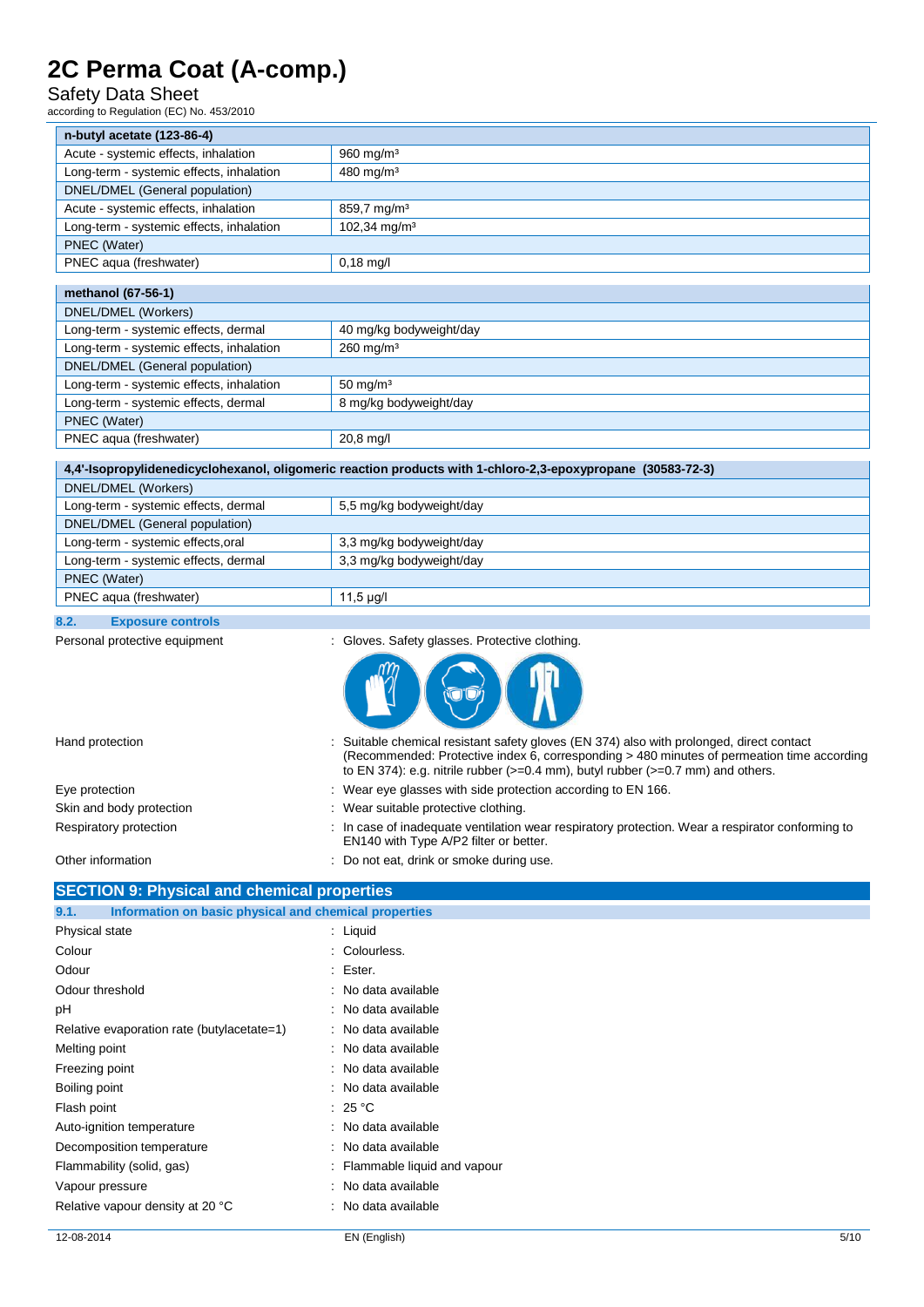## Safety Data Sheet

according to Regulation (EC) No. 453/2010

| Relative density            | : No data available   |
|-----------------------------|-----------------------|
| Solubility                  | : Insoluble in water. |
| Log Pow                     | : No data available   |
| Viscosity, kinematic        | : No data available   |
| Viscosity, dynamic          | : No data available   |
| <b>Explosive properties</b> | : No data available   |
| Oxidising properties        | : No data available   |
| <b>Explosive limits</b>     | $: 1 - 10.6$ vol %    |
| ___                         |                       |

## **9.2. Other information**

VOC content : EU limit value for this product (cat. A/j); 500 g/l (2010). This product contains max. 500 g/l VOC.

| <b>SECTION 10: Stability and reactivity</b>                                                 |                                                                                                             |  |  |
|---------------------------------------------------------------------------------------------|-------------------------------------------------------------------------------------------------------------|--|--|
| <b>Reactivity</b><br>10.1.                                                                  |                                                                                                             |  |  |
| No additional information available                                                         |                                                                                                             |  |  |
| 10.2.<br><b>Chemical stability</b>                                                          |                                                                                                             |  |  |
| Flammable liquid and vapour. May form flammable/explosive vapour-air mixture.               |                                                                                                             |  |  |
| 10.3.<br><b>Possibility of hazardous reactions</b>                                          |                                                                                                             |  |  |
| Not established.                                                                            |                                                                                                             |  |  |
| 10.4.<br><b>Conditions to avoid</b>                                                         |                                                                                                             |  |  |
| Direct sunlight. Extremely high or low temperatures. Open flame. Overheating. Heat. Sparks. |                                                                                                             |  |  |
| 10.5.<br><b>Incompatible materials</b>                                                      |                                                                                                             |  |  |
| Strong acids. Strong bases.                                                                 |                                                                                                             |  |  |
| 10.6.<br><b>Hazardous decomposition products</b>                                            |                                                                                                             |  |  |
| fume. Carbon monoxide. Carbon dioxide. May release flammable gases.                         |                                                                                                             |  |  |
| <b>SECTION 11: Toxicological information</b>                                                |                                                                                                             |  |  |
| 11.1.<br>Information on toxicological effects                                               |                                                                                                             |  |  |
| Acute toxicity                                                                              | : Not classified                                                                                            |  |  |
| 2-methoxy-1-methylethyl acetate (108-65-6)                                                  |                                                                                                             |  |  |
| LD50 oral rat                                                                               | 8532 mg/kg                                                                                                  |  |  |
| LD50 dermal rat                                                                             | > 5000 mg/kg                                                                                                |  |  |
| LC50 inhalation rat (mg/l)                                                                  | > 5322 mg/l/4h                                                                                              |  |  |
| n-butyl acetate (123-86-4)                                                                  |                                                                                                             |  |  |
| LD50 oral rat<br>14,5 ml/kg                                                                 |                                                                                                             |  |  |
| LD50 dermal rabbit                                                                          | $> 16$ ml/kg                                                                                                |  |  |
| $> 21$ mg/l (4h)<br>LC50 inhalation rat (mg/l)                                              |                                                                                                             |  |  |
| methanol (67-56-1)                                                                          |                                                                                                             |  |  |
| LD50 oral rat                                                                               | 700 mg/kg                                                                                                   |  |  |
| LD50 oral<br>1400 mg/kg                                                                     |                                                                                                             |  |  |
| 15800 mg/kg<br>LD50 dermal rabbit                                                           |                                                                                                             |  |  |
| 85 mg/l/4h<br>LC50 inhalation rat (mg/l)                                                    |                                                                                                             |  |  |
| 64000 ppm/4h<br>LC50 inhalation rat (ppm)                                                   |                                                                                                             |  |  |
|                                                                                             | 4,4'-Isopropylidenedicyclohexanol, oligomeric reaction products with 1-chloro-2,3-epoxypropane (30583-72-3) |  |  |
| LD50 oral rat                                                                               | 2000 mg/kg                                                                                                  |  |  |
| LD50 dermal rat                                                                             | > 2000 mg/kg                                                                                                |  |  |
| Skin corrosion/irritation                                                                   | : Not classified                                                                                            |  |  |
|                                                                                             | Based on available data, the classification criteria are not met                                            |  |  |
| Serious eye damage/irritation                                                               | : Not classified                                                                                            |  |  |
| Based on available data, the classification criteria are not met                            |                                                                                                             |  |  |
| Respiratory or skin sensitisation<br>May cause an allergic skin reaction.                   |                                                                                                             |  |  |
| Germ cell mutagenicity<br>: Not classified                                                  |                                                                                                             |  |  |
| Based on available data, the classification criteria are not met                            |                                                                                                             |  |  |
| : Not classified<br>Carcinogenicity                                                         |                                                                                                             |  |  |
| Based on available data, the classification criteria are not met                            |                                                                                                             |  |  |
|                                                                                             |                                                                                                             |  |  |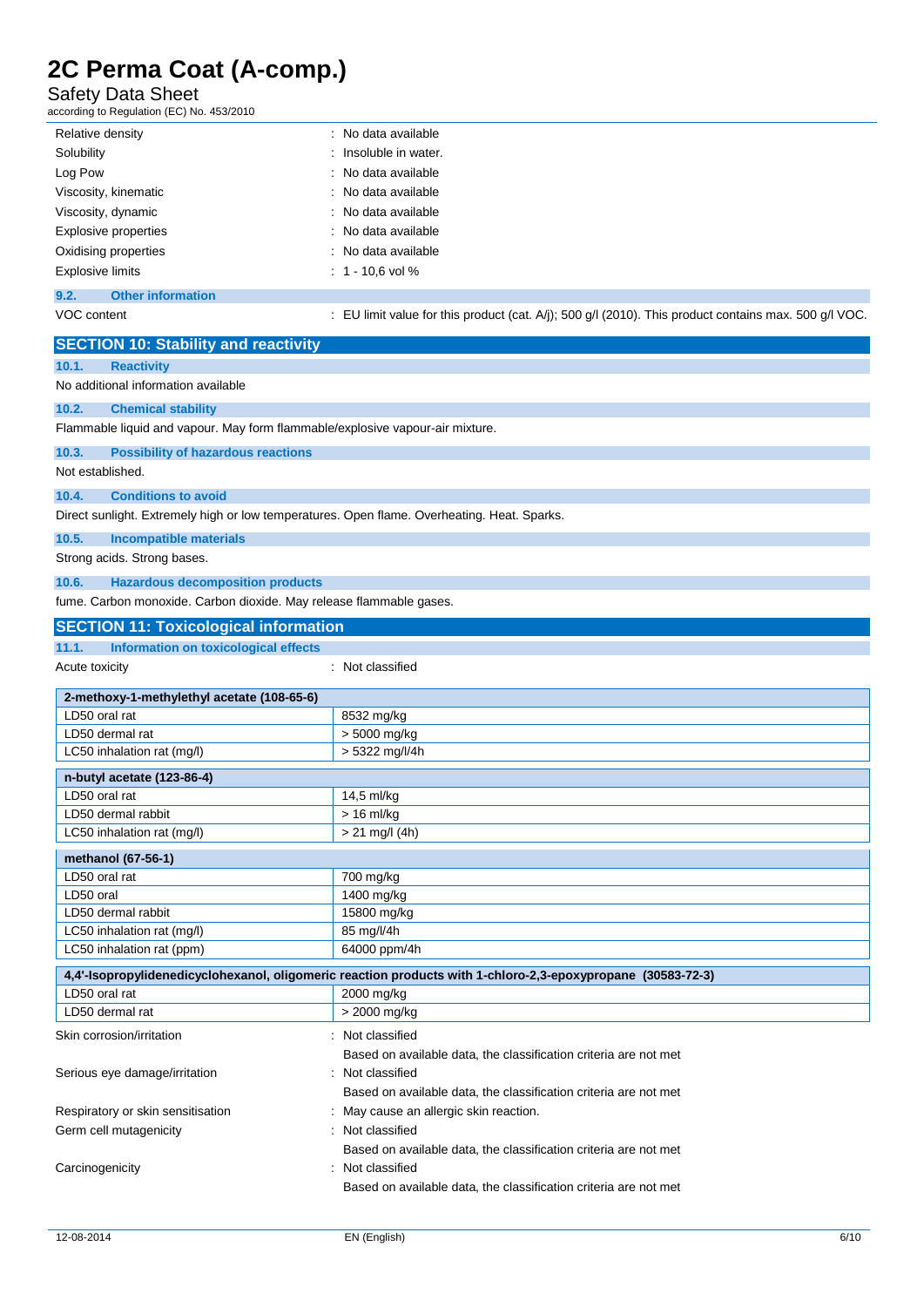Safety Data Sheet

according to Regulation (EC) No. 453/2010

| Reproductive toxicity                                  | ٠ | Not classified                                                    |
|--------------------------------------------------------|---|-------------------------------------------------------------------|
|                                                        |   | Based on available data, the classification criteria are not met  |
| Specific target organ toxicity (single exposure)       | ÷ | May cause drowsiness or dizziness.                                |
| Specific target organ toxicity (repeated<br>exposure)  |   | : Not classified                                                  |
|                                                        |   | Based on available data, the classification criteria are not met  |
| Aspiration hazard                                      |   | : Not classified                                                  |
|                                                        |   | Based on available data, the classification criteria are not met  |
| Potential adverse human health effects and<br>symptoms |   | Based on available data, the classification criteria are not met. |

| <b>SECTION 12: Ecological information</b> |                                                             |
|-------------------------------------------|-------------------------------------------------------------|
| <b>Toxicity</b><br>12.1.                  |                                                             |
| Ecology - general                         | : Avoid release to the environment.                         |
| Ecology - water                           | : Harmful to aquatic life with long lasting effects.        |
| methanol (67-56-1)                        |                                                             |
| LC50 fishes                               | 15400 mg/l (96 h, LEPOMIS MACROCHIRUS, FLOW-THROUGH SYSTEM) |
| LC50 other aquatic organisms 1            | 12000 mg/l (96 h, CRUSTACEA)                                |
| EC50 Daphnia                              | > 10000 mg/l (24 h, DAPHNIA MAGNA)                          |
| EC50 other aquatic organisms 1            | 880 mg/l (24 h, NITROSOMONAS)                               |
| LC50 fish 2                               | 10800 mg/l (96 h, SALMO GAIRDNERI/ ONCORHYNCHUS MYKISS)     |
| LC50 other aquatic organisms 2            | > 10000 mg/l (24 h, ARTEMIA SALINA)                         |
| EC50 Daphnia 2                            | 24500 mg/l (48 h, DAPHNIA MAGNA)                            |
| EC50 other aquatic organisms 2            | 8000 mg/l (72 h, ALGAE)                                     |
| Threshold limit other aquatic organisms 1 | 10000 mg/l (48 h, DAPHNIA MAGNA)                            |
| Threshold limit other aquatic organisms 2 | 6600 mg/l (16 h, PSEUDOMONAS PUTIDA)                        |
| Threshold limit algae 1                   | 530 mg/l (192 h, MICROCYSTIS AERUGINOSA)                    |
| Threshold limit algae 2                   | 8000 mg/l (168 h, SCENEDESMUS QUADRICAUDA)                  |

|             | 4,4'-Isopropylidenedicyclohexanol, oligomeric reaction products with 1-chloro-2,3-epoxypropane (30583-72-3) |
|-------------|-------------------------------------------------------------------------------------------------------------|
| LC50 fishes | 11,5 mg/l (96h)                                                                                             |

### **12.2. Persistence and degradability**

| 2C Perma Coat (A-comp.)                   |                                                         |  |  |
|-------------------------------------------|---------------------------------------------------------|--|--|
| Persistence and degradability             | May cause long-term adverse effects in the environment. |  |  |
| methanol (67-56-1)                        |                                                         |  |  |
| Biochemical oxygen demand (BOD)           | 0.6/1.12                                                |  |  |
| Chemical oxygen demand (COD)              | 1,42 g $O2$ /g substance                                |  |  |
| <b>ThOD</b>                               | 1,5 g $O_2$ /g substance                                |  |  |
| BOD (% of ThOD)                           | 40/73                                                   |  |  |
| <b>Bioaccumulative potential</b><br>12.3. |                                                         |  |  |
| 2C Perma Coat (A-comp.)                   |                                                         |  |  |
| Bioaccumulative potential                 | Not established.                                        |  |  |
| methanol (67-56-1)                        |                                                         |  |  |
| BCF fish 1                                | < 10 (LEUCISCUS IDUS)                                   |  |  |
| Log Pow                                   | $-0.82/-0.66$                                           |  |  |
| 12.4.<br><b>Mobility in soil</b>          |                                                         |  |  |
| methanol (67-56-1)                        |                                                         |  |  |

| 111 - 00 - 101 101 101 11 |                                                                                                         |  |
|---------------------------|---------------------------------------------------------------------------------------------------------|--|
| Surface tension           | . (20°C`<br>N/m<br>ט∠ט.י                                                                                |  |
| Ecology<br>soil           | dearadable in<br>∠ in the <i>'</i><br>easilv<br>≅soil.<br>ordina<br>literature.<br>$+ \sim$<br>Acc<br>w |  |

## **12.5. Results of PBT and vPvB assessment**

No additional information available

### **12.6. Other adverse effects**

: Avoid release to the environment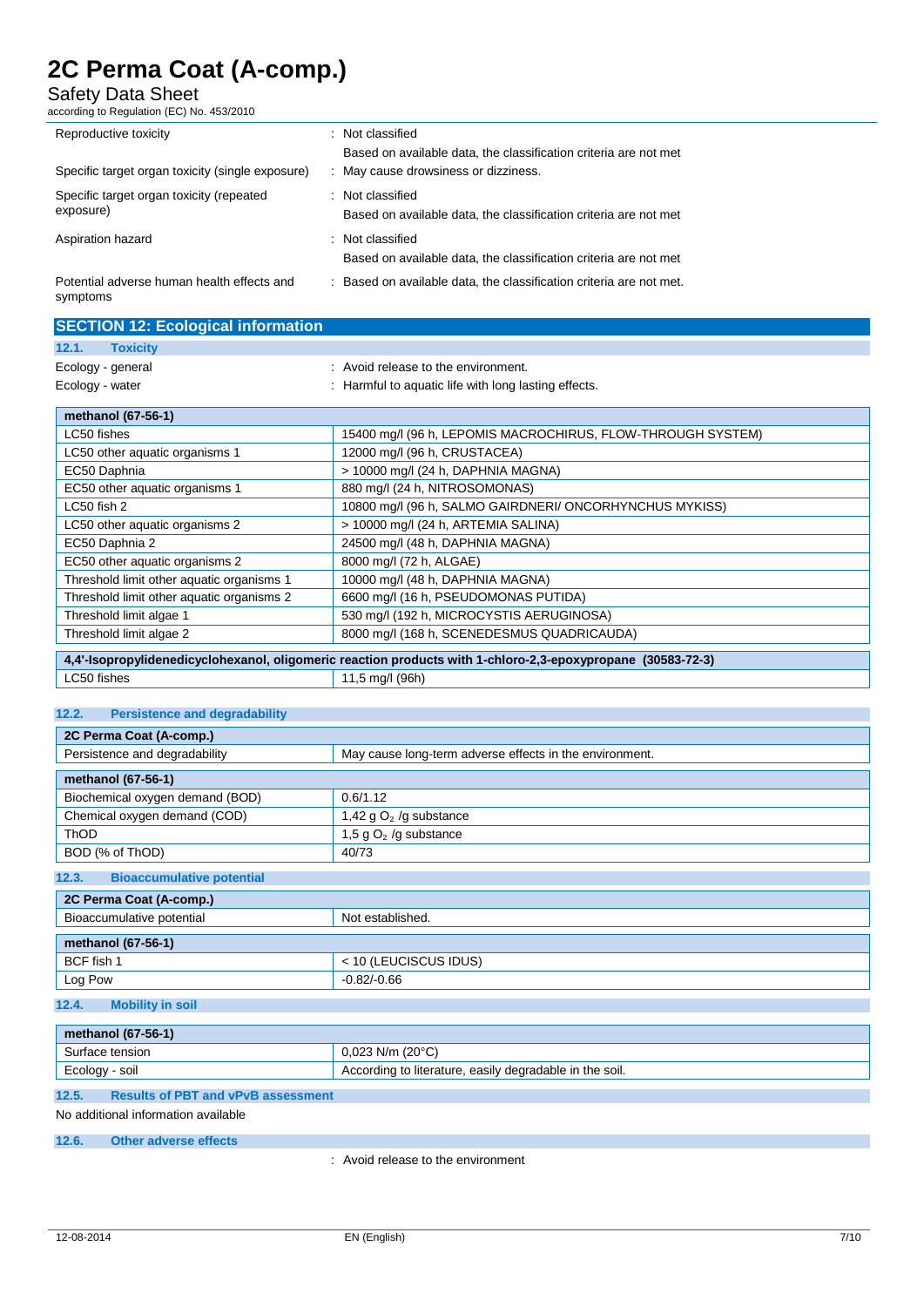Safety Data Sheet

according to Regulation (EC) No. 453/2010

| <b>SECTION 13: Disposal considerations</b> |                                                                                                                                                                                  |
|--------------------------------------------|----------------------------------------------------------------------------------------------------------------------------------------------------------------------------------|
| <b>Waste treatment methods</b><br>13.1.    |                                                                                                                                                                                  |
| Regional legislation (waste)               | Disposal must be done according to official regulations.                                                                                                                         |
| Waste disposal recommendations             | Dispose in a safe manner in accordance with local/national regulations.                                                                                                          |
| Additional information                     | Handle empty containers with care because residual vapours are flammable.                                                                                                        |
| Ecology - waste materials                  | Avoid release to the environment.                                                                                                                                                |
| European List of Waste (LoW) code          | : 08 01 11* - waste paint and varnish containing organic solvents or other dangerous substances<br>20 01 27* - paint, inks, adhesives and resins containing dangerous substances |
| <b>SECTION 14: Transport information</b>   |                                                                                                                                                                                  |

In accordance with ADR / RID / IMDG / IATA / ADN

| abbordance with none had a mood and a more                                                                                                           |                                                                                         |
|------------------------------------------------------------------------------------------------------------------------------------------------------|-----------------------------------------------------------------------------------------|
| <b>UN number</b><br>14.1.                                                                                                                            |                                                                                         |
| UN-No. (ADR)<br>UN-No. (IMDG)<br>t.<br>UN-No.(IATA)<br>÷.<br>UN-No.(ADN)<br>UN-No. (RID)                                                             | : 1263<br>1263<br>1263<br>: 1263<br>: 1263                                              |
| 14.2.<br><b>UN proper shipping name</b>                                                                                                              |                                                                                         |
| Proper Shipping Name (ADR)<br>Proper Shipping Name (IMDG)<br>Proper Shipping Name (IATA)<br>Proper Shipping Name (ADN)<br>Proper Shipping Name (RID) | : PAINT<br>: Not applicable<br>: Not applicable<br>: Not applicable<br>: Not applicable |
| 14.3.<br><b>Transport hazard class(es)</b>                                                                                                           |                                                                                         |
| <b>ADR</b><br>Transport hazard class(es) (ADR)<br>$\therefore$ 3<br>$\therefore$ 3<br>Hazard labels (ADR)                                            |                                                                                         |
| <b>IMDG</b><br>: 3<br>Transport hazard class(es) (IMDG)                                                                                              |                                                                                         |
|                                                                                                                                                      |                                                                                         |
| <b>IATA</b><br>: 3<br>Transport hazard class(es) (IATA)<br>ADN                                                                                       |                                                                                         |
| Transport hazard class(es) (ADN)<br>: 3                                                                                                              |                                                                                         |
| <b>RID</b><br>Transport hazard class(es) (RID)<br>$\therefore$ 3<br>Danger labels (RID)<br>: 3<br>t                                                  |                                                                                         |
| <b>Packing group</b><br>14.4.                                                                                                                        |                                                                                         |
| $\div$ III<br>Packing group (ADR)<br>Packing group (IMDG)<br>÷<br>Packing group (IATA)<br>Packing group (ADN)<br>÷<br>Packing group (RID)            | Not applicable<br>Not applicable<br>Not applicable<br>: Not applicable                  |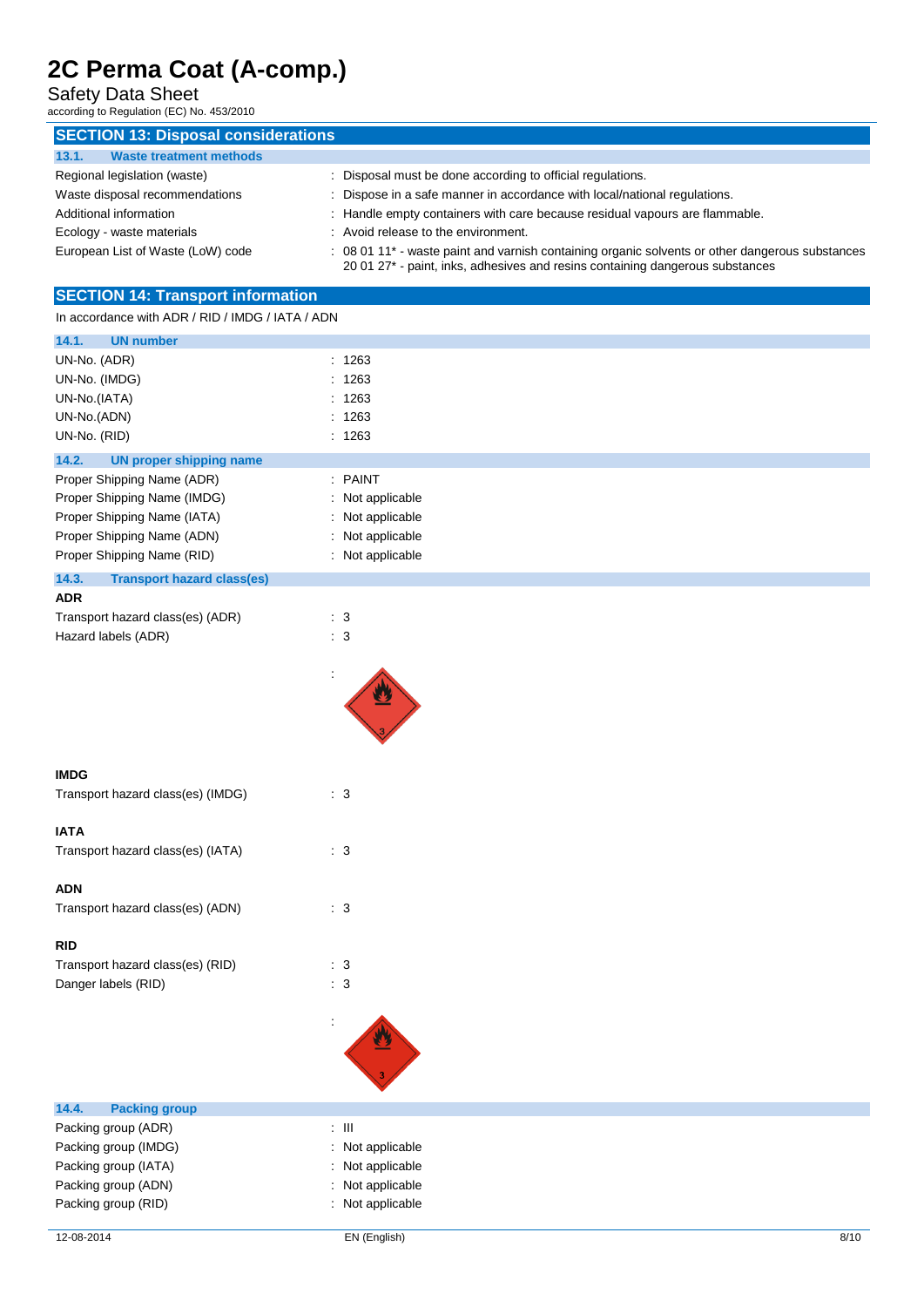Safety Data Sheet

according to Regulation (EC) No. 453/2010

| <b>Environmental hazards</b><br>14.5.                               |                                                                                                                                 |  |
|---------------------------------------------------------------------|---------------------------------------------------------------------------------------------------------------------------------|--|
| Dangerous for the environment                                       | : No                                                                                                                            |  |
| Marine pollutant                                                    | No<br>÷                                                                                                                         |  |
| Other information                                                   | No supplementary information available                                                                                          |  |
|                                                                     |                                                                                                                                 |  |
| 14.6.<br><b>Special precautions for user</b>                        |                                                                                                                                 |  |
| Special transport precautions                                       | This product meets the criteria of 2.2.3.1.5 ADR class 3. Quantities <450 liters are not subject to<br>the requirements of ADR. |  |
| <b>Overland transport</b><br>14.6.1.                                |                                                                                                                                 |  |
| Classification code (ADR)                                           | $:$ F1                                                                                                                          |  |
| Special provision (ADR)                                             | 163, 650, 640E                                                                                                                  |  |
| Limited quantities (ADR)                                            | 5L                                                                                                                              |  |
| Excepted quantities (ADR)                                           | E <sub>1</sub><br>÷                                                                                                             |  |
| Vehicle for tank carriage                                           | $:$ FL                                                                                                                          |  |
| Transport category (ADR)                                            | : 3                                                                                                                             |  |
| Hazard identification number (Kemler No.)                           | 30                                                                                                                              |  |
| Orange plates                                                       | ÷<br>30<br>1263                                                                                                                 |  |
| Tunnel restriction code (ADR)                                       | D/E<br>÷                                                                                                                        |  |
| EAC code                                                            | : 3YE                                                                                                                           |  |
| <b>Transport by sea</b><br>14.6.2.                                  |                                                                                                                                 |  |
| MFAG-No                                                             | : 127;128                                                                                                                       |  |
| 14.6.3.<br><b>Air transport</b>                                     |                                                                                                                                 |  |
| 14.6.4.<br><b>Inland waterway transport</b><br>Not subjected to ADN | : No                                                                                                                            |  |
| <b>Rail transport</b><br>14.6.5.                                    |                                                                                                                                 |  |
| Classification code (RID)                                           | $E$ F1                                                                                                                          |  |
| Carriage prohibited (RID)                                           | : No                                                                                                                            |  |
| 14.7.                                                               | Transport in bulk according to Annex II of MARPOL 73/78 and the IBC Code                                                        |  |
|                                                                     |                                                                                                                                 |  |

### Not applicable

## **SECTION 15: Regulatory information**

**15.1. Safety, health and environmental regulations/legislation specific for the substance or mixture**

### **15.1.1. EU-Regulations**

No REACH Annex XVII restrictions Contains no REACH candidate substance

VOC content : EU limit value for this product (cat. A/j); 500 g/l (2010). This product contains max. 500 g/l VOC.

#### **15.1.2. National regulations**

No additional information available

#### **15.2. Chemical safety assessment**

For this substance a chemical safety assessment has not been carried out.

| <b>SECTION 16: Other information</b> |                                                                                                                                                                                                                                                                                          |              |  |
|--------------------------------------|------------------------------------------------------------------------------------------------------------------------------------------------------------------------------------------------------------------------------------------------------------------------------------------|--------------|--|
| Indication of changes:               |                                                                                                                                                                                                                                                                                          |              |  |
|                                      | Modified                                                                                                                                                                                                                                                                                 | name changed |  |
| 1.2                                  | Modified                                                                                                                                                                                                                                                                                 | name changed |  |
| Data sources                         | : REGULATION (EC) No 1272/2008 OF THE EUROPEAN PARLIAMENT AND OF THE<br>COUNCIL of 16 December 2008 on classification, labelling and packaging of substances and<br>mixtures, amending and repealing Directives 67/548/EEC and 1999/45/EC, and amending<br>Regulation (EC) No 1907/2006. |              |  |

Full text of R-, H- and EUH-phrases: